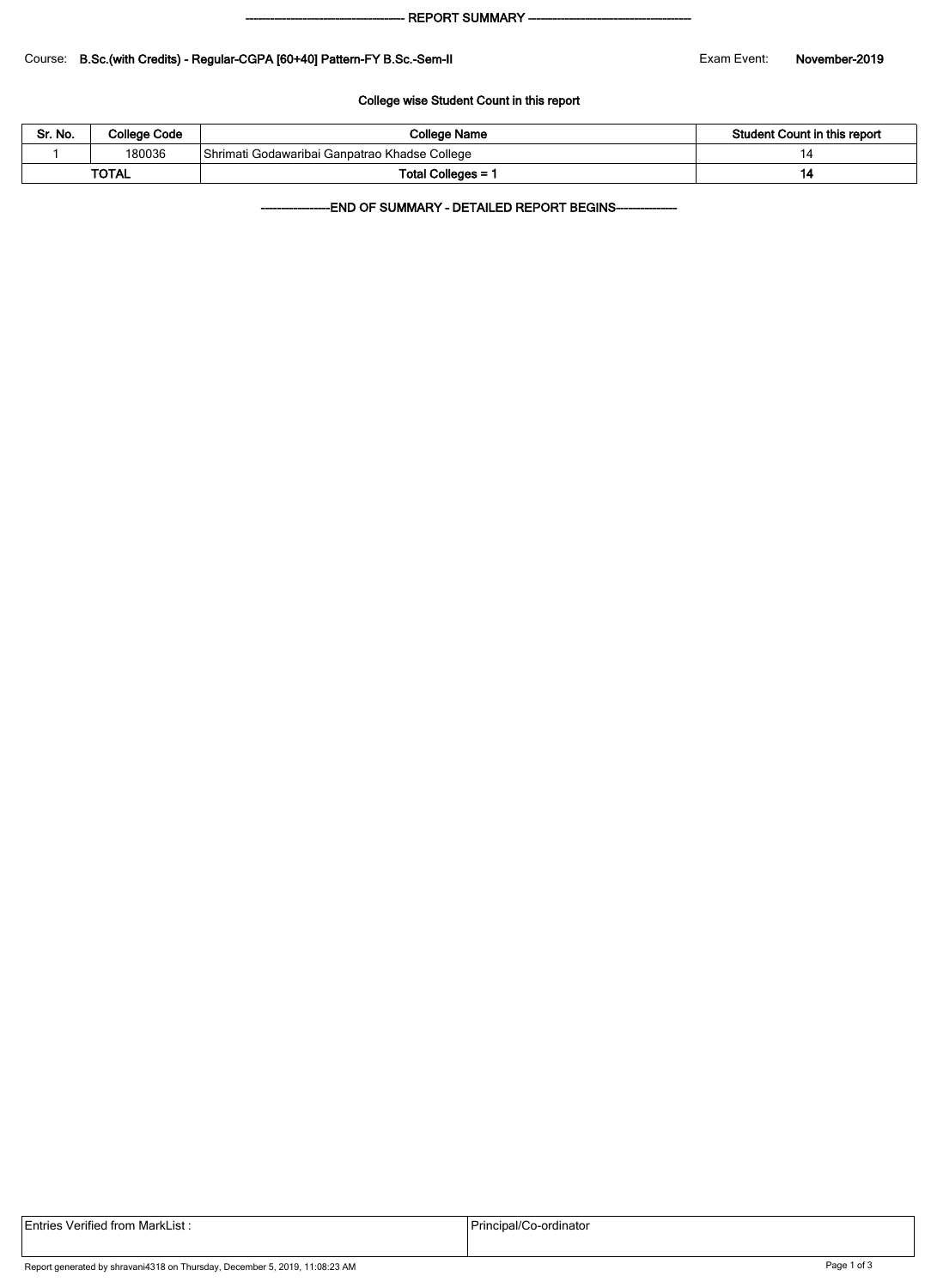

# Kavayitri Bahinabai Chaudhari North Maharashtra University

Exam Event :November-2019 User Name :shravani4318

Course :B.Sc.(with Credits) - Regular-CGPA [60+40] Pattern-FY B.Sc.-Sem-II

ADEC: Muktainagar Taluka Education Society's Smt. Godawaribai Ganpatrao Khadse Science and Arts College

## Performance Ledger

| Code           | <b>Paper Name</b>                                 | ΑM            | <b>UA</b>                | CA             | Code   | <b>Paper Name</b>                                      | ΑM        | <b>UA</b>    | CA                       |
|----------------|---------------------------------------------------|---------------|--------------------------|----------------|--------|--------------------------------------------------------|-----------|--------------|--------------------------|
| $\mathbf{1}$   | 2016015400201121                                  | 329510        |                          |                | 180036 | PATIL ADITYA RAJENDRA                                  |           |              |                          |
| 111201         | MTH-121 Ordinary Differential<br>Equations        | Theory        | 6                        | $\overline{a}$ | 111203 | MTH-123(A) Laplace Transforms                          | Theory    | 25           |                          |
| $\overline{2}$ | 2017015400180085                                  | 331528        |                          | 180036         |        | <b>BADHE MAYUR SANJAY</b>                              |           |              |                          |
| 111202         | MTH-122 Theory Of Numbers And<br>Equations        | Theory        | 28                       | --             |        |                                                        |           |              |                          |
| 3              | 2017015400180383                                  | 331529        |                          | 180036         |        | <b>BHIVATE DNYANESHWAR GAJANAN</b>                     |           |              |                          |
| 113201         | CH-121 Physical And Inorganic<br>Chemistry        | Theory        | AB                       | 44             | 113202 | CH-122 Organic And Inorganic<br>Chemistry              | Theory    | 24           | $\overline{\phantom{a}}$ |
| 114201         | BOT-121 Fungi, Lichens and Plant<br>Pathology     | Theory        | AB                       | н.             | 114202 | BOT-122 Industrial Botany                              | Theory    | 24           | $-$                      |
| 115201         | ZOO-121 Chordate-I                                | Theory        | AB                       | Ξ.             | 115202 | ZOO-122 Applied Zoology-I (Goatary<br>And Lac Culture) | Theory    | 30           | $\overline{a}$           |
| 115203         | ZOO-103 Practicals                                | Practical     | AB                       | 44             | 118201 | GG-121 Physical Geography<br>(Lithosphere- Part-li)    | Theory    | AB           | $\overline{\phantom{a}}$ |
| 118202         | GG-122 Physical Geography<br>(Hydrosphere)        | Theory        | 30                       | н.             | 118203 | GG-123 Practical Geography (Map<br>Projection)         | Practical | $\mathbf{L}$ | 8                        |
| 55557          | <b>Environmental Studies</b>                      | Field<br>Work | <b>NA</b>                | Ξ.             | 55557  | <b>Environmental Studies</b>                           | Theory    | AB           | <b>NA</b>                |
| $\overline{4}$ | 2017015400178113                                  | 331530        |                          |                | 180036 | PATIL BHUSHAN SUNIL                                    |           |              |                          |
| 111202         | MTH-122 Theory Of Numbers And<br>Equations        | Theory        | AB                       |                | 122202 | ELE-122 Digital Electronics-II                         | Theory    | 24           | $\overline{a}$           |
| 5              | 2017015400180197                                  | 331531        |                          | 180036         |        | PATIL GAURAV RAVINDRA                                  |           |              |                          |
| 113201         | CH-121 Physical And Inorganic<br>Chemistry        | Theory        | 24                       | 44             | 113202 | CH-122 Organic And Inorganic<br>Chemistry              | Theory    | 24           |                          |
| 6              | 2017015400178515                                  | 331532        |                          |                | 180036 | PATIL NIKHIL SUBHASH                                   |           |              |                          |
| 113202         | CH-122 Organic And Inorganic<br>Chemistry         | Theory        | 24                       | 44             |        |                                                        |           |              |                          |
| $\overline{7}$ | 2017015400178635                                  | 331533        |                          | 180036         |        | SHELKE DEEPAK DHANRAJ                                  |           |              |                          |
| 111201         | MTH-121 Ordinary Differential<br>Equations        | Theory        | AB                       | μ.             | 122202 | ELE-122 Digital Electronics-II                         | Theory    | AB           |                          |
| 124201         | UG CS-121 Internet Computing                      | Theory        | 24                       | u.             |        |                                                        |           |              |                          |
| 8              | 2017015400178264                                  | 331534        |                          |                | 180036 | TARU UMESH MOHAN                                       |           |              |                          |
|                | 111201 MTH-121 Ordinary Differential<br>Equations | Theory        | $6\overline{6}$          |                |        | 111203 MTH-123(A) Laplace Transforms                   | Theory    | 28           | $\overline{\phantom{a}}$ |
| 112201         | PHY-121 Heat And Thermodynamics                   | Theory        | $\mathbb{Z}^2$           | 16             | 112203 | PHY-123 Practical Course-II                            | Practical | AB           | $\overline{\phantom{a}}$ |
| 124203         | UG CS-123 Lab Course On Paper I & II              | Practical     | $\overline{\phantom{a}}$ | AB             |        |                                                        |           |              |                          |
| 9              | 2017015400180553                                  | 340387        |                          | 180036         |        | TATHE GANESH VASANTA                                   |           |              |                          |
| 111201         | MTH-121 Ordinary Differential<br>Equations        | Theory        | AB                       | 44             | 111203 | MTH-123(A) Laplace Transforms                          | Theory    | AВ           | $\overline{\phantom{a}}$ |
| 113202         | CH-122 Organic And Inorganic<br>Chemistry         | Theory        | AB                       | Ξ.             | 113203 | CH-123 Chemistry Practical                             | Practical | AB           | $\overline{\phantom{a}}$ |
| 118203         | GG-123 Practical Geography (Map<br>Projection)    | Practical     | AB                       | ۰.             |        |                                                        |           |              |                          |
| 10             | 2017015400178902                                  | 340417        |                          | 180036         |        | PATIL MUKESH SHANTARAM                                 |           |              |                          |
| 113201         | CH-121 Physical And Inorganic<br>Chemistry        | Theory        | 24                       |                | 113202 | CH-122 Organic And Inorganic<br>Chemistry              | Theory    | 24           | $\overline{\phantom{a}}$ |

Entries Verified from MarkList : <br>
Principal/Co-ordinator